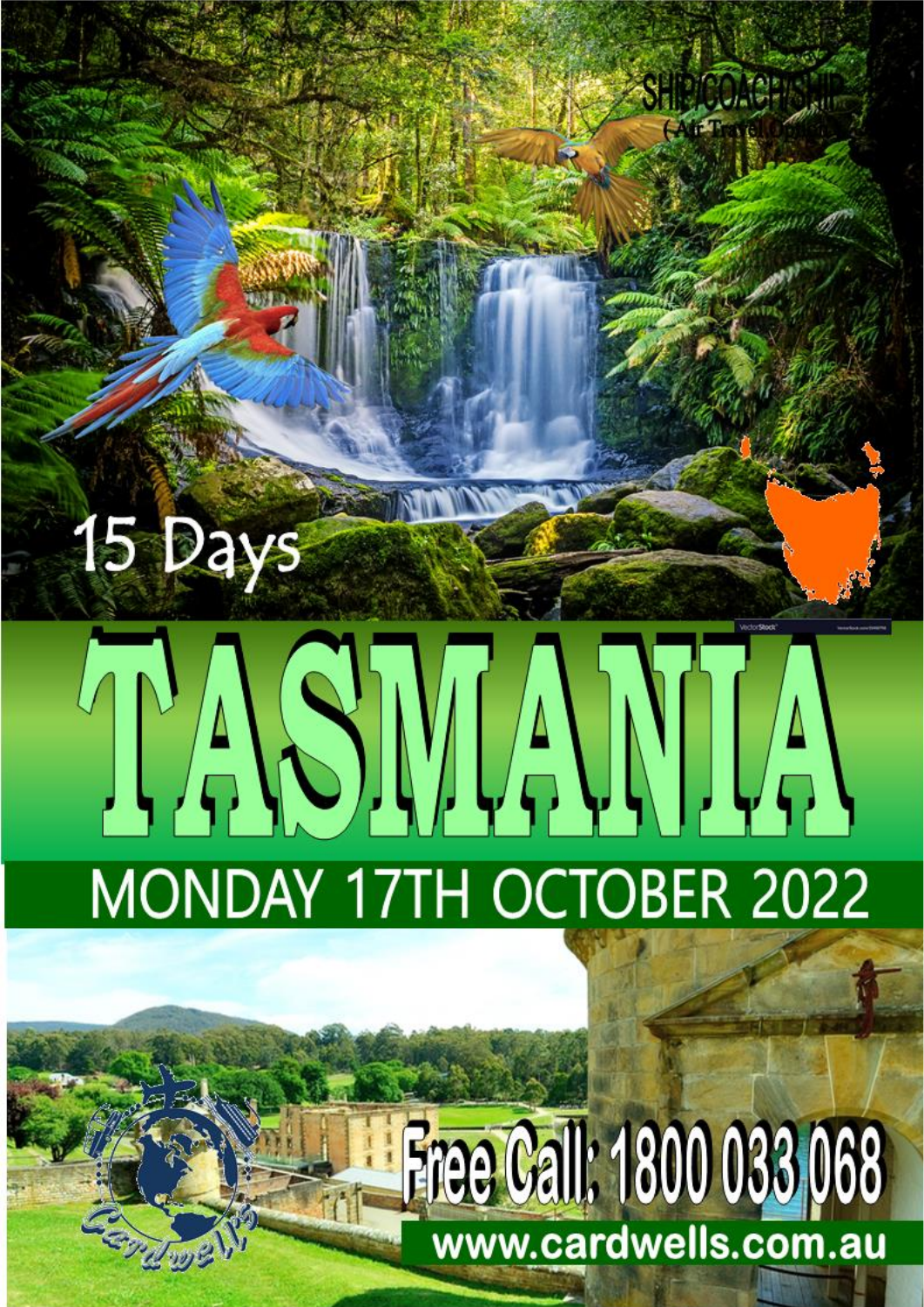# **15 Day Tasmania Springtime**

# **Departs: Monday 17TH OCTOBER 2022**

## **Price: \$6077 Each**

**Single Room Option \$1926 )** 

**( Please ask for more details if you prefer the Air Travel one or both ways – Optional Extra )** 

#### **TOUR INCLUDES:**

**\* Free Passenger pick up & return (Please refer to the booking conditions) \* No Hidden Extras \* Name Badge \* Luxury 5 Star Coach Travel \* Quality Accommodation \* Hot/Cold Breakfasts \* 2 Course Dinners \* All Admission fees, sightseeing tours & cruises per itinerary \* Morning & Afternoon teas (weather & time permitting) \* Crew with extensive knowledge of the Apple Isle, TASMANIA**

# **FOUR HIGHLIGHTS**<br>SPIRIT OF TASMANIA **A** SHEFFIELD MUR

- **SHEFFIELD MURALS**<br>ENTALLY HOUSE ♦ TASMANIAN DEVIL
- **FREYCINET PENINSULA CRUISE ♦ ENTALLY HOUSE ♦ TASMANIAN D<br>CATARACT GORGE ♦ ALLENDALE GARDEN ♦ ABT RAILWAY** 
	- **ALLENDALE GARDEN ♦ ABT RAILWAY**<br>HISTORIC RICHMOND ♦ 4 NIGHTS HOBART
- ⧫ **PORT ARTHUR Walking Tour/Cruise** ⧫ **HISTORIC RICHMOND** ⧫ **4 NIGHTS - HOBART**
	- **WOOLNORTH − WIND FARM ♦** HISTORIC STANLEY THE NUT
- ⧫ **BEACONSFIELD HERITAGE CENTRE** ⧫ **STANLEY - THE NUT** ⧫ **BICHENO**
	-
- ⧫ **WOOLMERS ESTATE** ⧫ **QUEENSTOWN** ⧫ **SMITHTON**  ⧫ **GORDON RIVER CRUISE** ⧫ **HUON VALLEY – APPLE MUSEUM** ⧫ **THE WALL**
- -
	- -

**CRADLE MOUNTAIN – DOVE LAKE** <<<<<<<<<<<<<<<<<<<<<<<<<<<<<<<<<<<<<<<<<<<<<<<<<>>>>>>>>>>>>>>>>>>>>>>>>>>>>>>>>>>>>>>>>>>>>>>>>>>>>

**Day 1 – Monday 17<sup>th</sup> October '22 SPIRIT OF TASMANIA – DEVONPORT** 

Welcome aboard our luxury coach for an enjoyable tour of **Tasmania**, with all of its spectacular Spring colour. We make our way to Melbourne where we board the **Spirit of Tasmania** at **Station Pier Terminal** for our 7.30pm departure. Dinner will be served onboard during the cruise. We recommend taking a **small overnight bag** on board as all other luggage will stay on the coach. **OVERNIGHT: SPIRIT OF TASMANIA - Port Hole Cabins on a Twin Share Basis, all with private facilities.**

#### **DAY 2 – Tuesday 18th**

#### **SHEFFIELD - LAUNCESTON** (B,D)

The Spirit of Tasmania arrives into Devonport at 6.00am. We enjoy breakfast here before we make our way through the tiny town of **Spreyton** and onto **Sheffield**, a small village renowned for the beautiful murals displayed throughout the town. This afternoon we make our way to **Launceston** to explore this wonderful town. We next visit the stately **Entally House**, built in 1819 now magnificently restored. The gardens and a fine display of antiques will delight you. We then settle in for the **Next Two Nights** at the **Olde Tudor House, Launceston.**

#### **Day 3 – Wednesday 19th GEORGETOWN – CATARACT GORGE (B,L,D)**

This morning we make our way along the East side of the **Tamar River** to **Georgetown.** We then cross the unique **Batman Bridge** and make our way to the **Beaconsfield Mine and Heritage Centre**, the scene of the **Great Escape**. This afternoon we visit **Sea Horse World at Beauty Point** before returning to Launceston to visit **Cataract Gorge. Enjoy a ride** on the **scenic Chairlift** across the Gorge and wander through the exotic gardens. We return to the motel to freshen up before Dinner.

#### **DAY 4 -Thursday 20th**

#### **WOOLMERS ESTATE – HISTORIC ROSS - SWANSEA (B,D)**

We farewell Launceston and make our way to **Woolmers Estate**, circa 1817, a time capsule of Australian colonial history. Travel to **Historic Ross**, see one of the oldest and most beautiful bridges in Australia and time to discover some of the National Trust buildings. We then visit the township of **Oatlands** which has the largest collection of sandstone buildings in Australia, and many of its old cottages are now cafes, antique stores or restaurants. We visit the town's signature landmark, the striking sandstone silhouette of **Callington Mill**, before travelling on to **Swansea.** We settle in for our **Overnight stay** at the **Swansea Waterloo Inn.**

#### **DAY 5 - Friday 21st**

 **FREYCINET PENINSULA – WINEGLASS BAY (B,D)**

This morning we travel to **Coles Bay** for a **guided cruise** of the **Freycinet Peninsula,** see the rugged shoreline and picturesque **Wineglass Bay**. *(Cruise is subject to weather conditions).* We return to Coles Bay, reboard the coach and travel via **Swansea** to the small fishing village of **Triabunna**. We relive history as we see the **Century Old Church** at **Buckland,** featuring several magnificent stained glass windows before making our way to Tasmania's capital – **Hobart** taking in some superb views of the city before settling in for the **Next Four Nights** at the **Wrest Point Casino.** 

#### **DAY 6 – Saturday 22nd**

#### **CITY SIGHTS SALAMANCA MARKET-FREE AFTERNOON (B,D)**

This morning we travel to **Richmond** where we see the historic **Richmond Bridge**, the oldest in Australia. We return to Hobart and enjoy a town tour taking in the **Old World Charm of Hobart**, the **City sights** including **Constitution Dock, Battery Point** and the **Botanical Gardens** with time to explore the **World Famous Salamanca Markets**, set in the beautiful and historic surrounds. This afternoon is free for you to relax or meet with friends. Tonights dinner is at the Motel.

#### **DAY 7 – Sunday 23rd**

**PORT ARTHUR** An early start this morning as we make our way to **Eaglehawk Neck** where we visit the **Tessellated Pavement, Doo Town, Blowhole, Devil's Kitchen** and **Tasman's Arch.** Then it's back to the days of our convict past as we visit the **Port Arthur historic settlement.** Enjoy a guided walking tour and a **cruise** with time to explore**.** On our return journey we visit the **Port Arthur Lavender Farm** for afternoon tea before returning to Hobart after a memorable day of sightseeing.

#### **DAY 8 – Monday 24 th**

#### This morning we travel the scenic route to **Taroona** and **Kingston Beach** before visiting the **Australian Antartic Division Visitors Centre**. We then travel through the Huon Valley Stopping at **Willie Smiths Apple Shed** to taste the famous Cider. After that we travel to

#### **HUON VALLEY**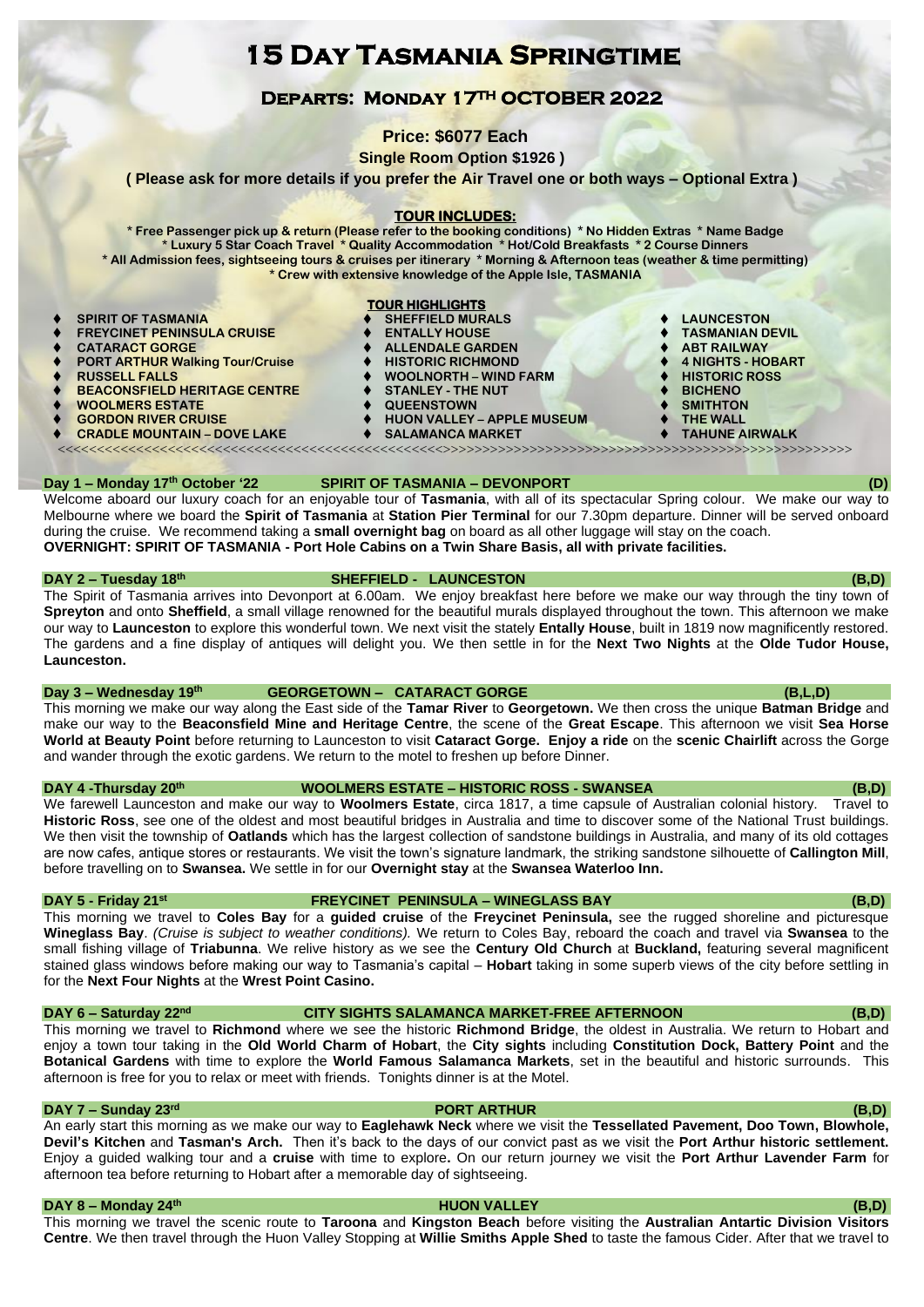**Geeveston and** visit the **Forest and Heritage Centre** for a display of forest and timber history. Travel the Arve Forest Drive where we visit the **Tahune Forest Air Walk**, overlooking the junction of the Picton and Huon Rivers.Return to Hobart with time to freshen up before Dinner.

#### **Day 9 – Tuesday 25th WORLD HERITAGE WILDERNESS REGION – QUEENSTOWN (B,D)**

This morning we farewell **Hobart** and follow the **Derwent River, New Norfolk** then onto the impressive **Russell Falls** located in the **Mt Field National Park.** We continue our journey passing the giant **Hydro Power Station** at **Tarraleah** and **Derwent Bridge** on our way to **Lake St. Clare National Park.** Here we enjoy lunch and a chance to explore **"The Wall",** which features lifelike sculptures carved from Huon Pine. We travel into the **World Heritage Wilderness Region** with its raw beauty to arouse us as we cross the **Franklin River** and onto **Queenstown** for a total contrast as vegetation suddenly diminishes. Enjoy a town tour before we settle in for the **Next Three Nights** at the **Chancellor Inn, Queenstown.**

#### **DAY 10 - Wednesday 26th**

An exciting day awaits as we join **World Heritage Cruises** at **Strahan** for a spectacular cruise across the **Macquarie Harbour with lunch included.** We cruise towards **Hell's Gates** - the mouth of the harbour. We go ashore **Sarah Island**, where Marcus Clark's wellknown story **"For the term of his Natural Life"** originated, and then continue along the placid **Gordon River**. The cruiser makes a brief stop at **Heritage Landing** for a chance to take a wilderness walk. We see the natural beauty of dense rainforest and the 2000 Year Old Huon Pine. Enjoy some free time in **Strahan** to explore the shops before returning to Queenstown.

 **GORDON RIVER CRUISE - STRAHAN (BLD)**

#### **DAY 11 – Thursday 27th**

This morning we board the **Wilderness Railway,** which takes us through 35km of breathtaking rainforest, beside rivers and waterfalls, passing over bridges and along the towering Huon Pines. The **Rach and Gorge** is a spectacular half-day steam train journey departing **Queenstown Station** and travelling to **Dubbil Barril** along the steep grades of the rack and pinion that the West Coast Wilderness Railway is renowned for. The King River Gorge and old growth rainforest complete the experience. Sit back in comfort as your guide brings stories of the railway and its resilient people to life. Discover how the feud of the Irishmen helped shape the wild West Coast. After this wonderful trip we enjoy a guided tour of Queenstown and Tasmania's largest special timbers sawmill (including Huon and King Billy pine) including an interactive interpreted tour also we visit the mine site of the **Mt Lyell mine**.

**DAY 12 - Friday 28th CRADLE MOUNTAIN - SMITHTON (B,D)** We depart Queenstown and step back into time as we visit the **Zeehan Pioneer Museum**. We make our way to the beautiful **World Heritage Area** of **Cradle Mountain - Lake St Clair National Park.** We visit the incredible **Information Centre** that will open your eyes to this wild and beautiful part of our country. It boasts a series of impressive displays of the geography, flora and fauna. We also visit **Dove Lake**, with **Cradle Mountain** as its backdrop, which is equally impressive and a perfect shot for the keen photographer. Learn about Austrian born Gustav Weindorfer's vision for Cradle Mountain "*This must be a National Park for the people for all time. It is magnificent and people must know about it and enjoy it".* We also make time to visit **Devils @ Cradle** and both view, and learn, about the Tasmanian Devil, once found all over Australia but can now only be found in Tasmania. Leaving this wilderness region we make our

#### **DAY 13 – Saturday 29th**

way to **Smithton** to relax for the **Night** at the **Tall Timbers Motel.** 

## **The NUT – WOOLNORTH - WYNYARD (B,D)**

This morning we travel to **Woolnorth** for an informative tour of the State's largest **Wind Farm, Cape Grim** and **Cookhouse Cottage**. Then onwards to the historic township of **Stanley** dominated by its striking feature **'The Nut'** where we visit **Highfield House.** Enjoy a chairlift ride to the top of the 'Nut' *(at own expense)* to capture the superb coastal sights. **Allendale Gardens,** best described as a miniature Botanical Gardens. We also enjoy a lovely **Devonshire Afternoon Tea.** We then travel to **Wynyard** to stay the night at the **Waterfront Wynyard Motor Inn** with time to relax before Dinner.

#### **DAY 14 - Sunday 30th**

#### **Burnie – Devonport - Spirit Of Tasmania (B,D)**

A relaxing start this morning as we enjoy some shopping time in **Burnie** before we make our way to **Hellyers Distillery** for a visit and taste. We then travel along the scenic coast road via **Penguin** to Devonport for dinner before we board the **Spirit of Tasmania** for our **Overnight** journey to **Melbourne.**

#### **DAY 15 – Monday 31st**

## **SPIRIT OF TASMANIA - MELBOURNE – HOME**

A chance to enjoy the views across **Port Phillip Bay** this morning as the **Spirit of Tasmania** berths at **Station Pier, Port Melbourne.** We rejoin our coach and head for home with a breakfast stop en-route. Time for morning tea, farewells and to reflect on all the magnificent **Highlights of Tasmania.**



 **ABT RAILWAY (BLD)**